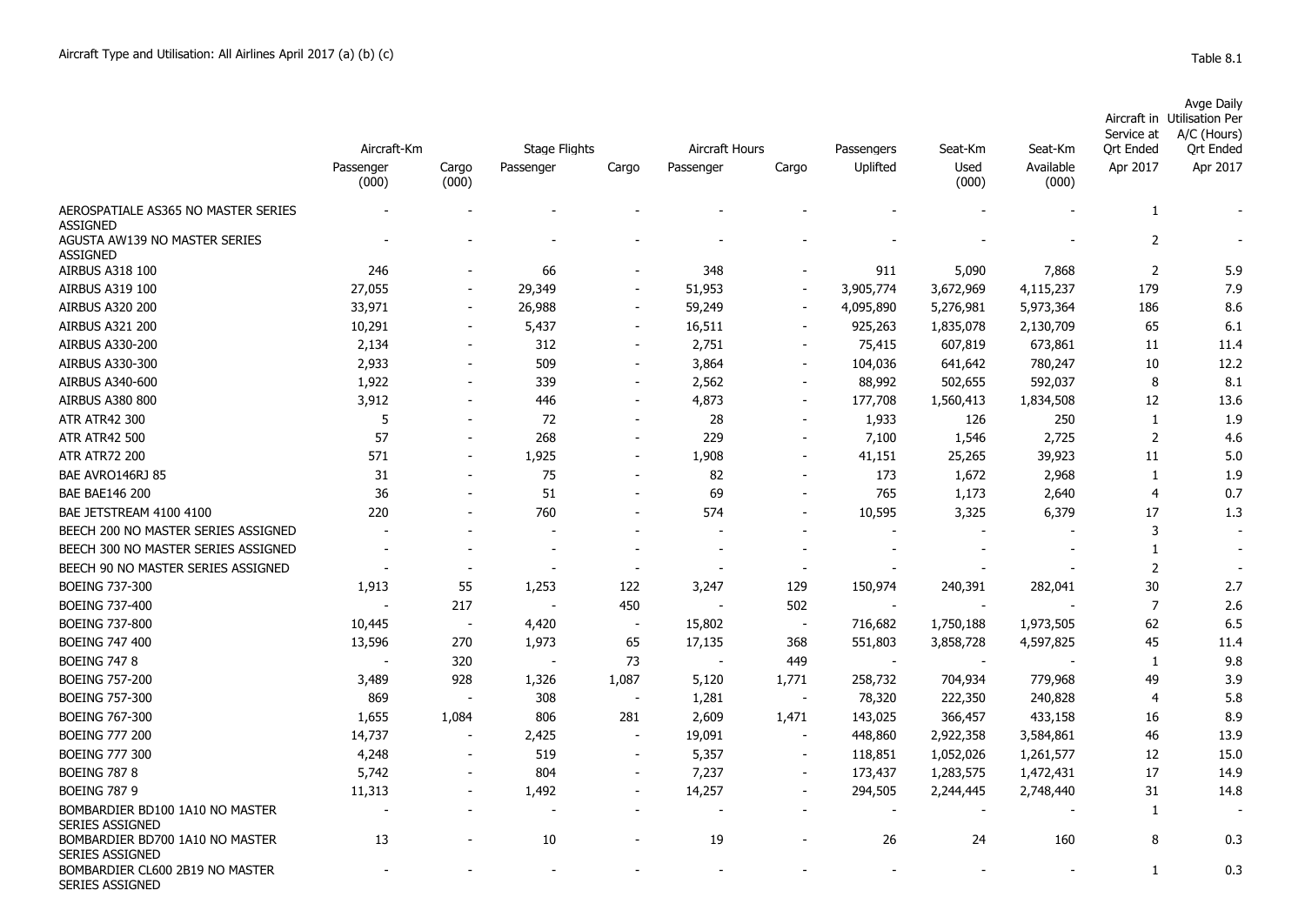|                                                           |                    |                          |                          |                          |                |                          |                |               |                          | Service at     | Avge Daily<br>Aircraft in Utilisation Per<br>A/C (Hours) |
|-----------------------------------------------------------|--------------------|--------------------------|--------------------------|--------------------------|----------------|--------------------------|----------------|---------------|--------------------------|----------------|----------------------------------------------------------|
|                                                           | Aircraft-Km        |                          | <b>Stage Flights</b>     |                          | Aircraft Hours |                          | Passengers     | Seat-Km       | Seat-Km                  | Ort Ended      | Ort Ended                                                |
|                                                           | Passenger<br>(000) | Cargo<br>(000)           | Passenger                | Cargo                    | Passenger      | Cargo                    | Uplifted       | Used<br>(000) | Available<br>(000)       | Apr 2017       | Apr 2017                                                 |
| BRITTEN NORMAN BN2A III                                   | 6                  |                          | 84                       |                          | 42             |                          | 729            | 52            | 89                       | 2              | 1.0                                                      |
| BRITTEN NORMAN BN2A UNDESIGNATED<br><b>MASTER SERIES</b>  | 17                 |                          | 477                      | $\sim$                   | 120            |                          | 1,738          | 80            | 134                      | 2              | 1.9                                                      |
| CANADAIR CL600 2B16 600                                   | 54                 |                          | 30                       |                          | 72             |                          | 84             | 125           | 666                      | 11             | 0.3                                                      |
| CESSNA 510 NO MASTER SERIES ASSIGNED                      |                    |                          |                          |                          |                |                          |                |               |                          | $\overline{2}$ |                                                          |
| CESSNA 560 NO MASTER SERIES ASSIGNED                      | $\sim$             |                          | $\overline{\phantom{a}}$ |                          | $\sim$         |                          | $\sim$         | $\sim$        | <b>.</b>                 | 2              | <b>.</b>                                                 |
| DASSAULT FALCON 2000 NO MASTER<br><b>SERIES ASSIGNED</b>  | 34                 |                          | 20                       |                          | 45             |                          | 57             | 131           | 371                      | 5              | 0.3                                                      |
| DASSAULT FALCON 7X NO MASTER SERIES<br><b>ASSIGNED</b>    | 32                 |                          | 12                       | $\blacksquare$           | 38             |                          | 49             | 106           | 565                      | $\overline{4}$ | 0.3                                                      |
| DASSAULT FALCON 900EX NO MASTER<br><b>SERIES ASSIGNED</b> | 28                 |                          | 22                       | $\overline{a}$           | 37             | $\overline{\phantom{0}}$ | 89             | 107           | 417                      | 3              | 0.2                                                      |
| DE HAVILLAND DHC6 400                                     | 50                 | $\overline{\phantom{a}}$ | 294                      | $\overline{\phantom{a}}$ | 269            | $\overline{\phantom{a}}$ | 2,899          | 514           | 772                      | 3              | 2.7                                                      |
| DE HAVILLAND DHC8 400                                     | 4,365              | $\blacksquare$           | 9,933                    | $\blacksquare$           | 12,313         | $\blacksquare$           | 524,035        | 240,799       | 340,502                  | 58             | 6.2                                                      |
| <b>DORNIER 228 200</b>                                    | 39                 | $\blacksquare$           | 423                      | $\overline{\phantom{a}}$ | 199            | $\overline{\phantom{a}}$ | 4,120          | 379           | 695                      | 3              | 1.4                                                      |
| DORNIER 328 NO MASTER SERIES<br><b>ASSIGNED</b>           | 104                |                          | 284                      |                          | 319            |                          | 5,365          | 1,978         | 3,234                    | 3              | 3.9                                                      |
| <b>EMBRAER EMB135 NO MASTER SERIES</b><br><b>ASSIGNED</b> | 366                | $\overline{\phantom{a}}$ | 525                      | $\overline{\phantom{a}}$ | 738            | $\overline{\phantom{a}}$ | 10,711         | 7,462         | 12,965                   | 6              | 3.5                                                      |
| EMBRAER EMB145 NO MASTER SERIES<br><b>ASSIGNED</b>        | 1,139              | $\overline{\phantom{a}}$ | 1,786                    | $\overline{\phantom{a}}$ | 2,356          | $\overline{\phantom{a}}$ | 28,933         | 30,922        | 55,908                   | 18             | 5.0                                                      |
| EMBRAER ERJ170 100                                        | 392                | $\sim$                   | 774                      | $\overline{\phantom{a}}$ | 901            | $\overline{\phantom{a}}$ | 38,917         | 21,319        | 29,667                   | 8              | 4.8                                                      |
| EMBRAER ERJ170 200                                        | 1,169              | $\overline{\phantom{a}}$ | 1,615                    | $\overline{\phantom{a}}$ | 2,512          | $\overline{\phantom{a}}$ | 103,264        | 74,601        | 102,896                  | 11             | 7.5                                                      |
| EMBRAER ERJ190 200                                        | 2,352              | $\sim$                   | 3,334                    | $\blacksquare$           | 4,979          | $\blacksquare$           | 249,241        | 179,726       | 251,889                  | 24             | 6.6                                                      |
| <b>GULFSTREAM GV NO MASTER SERIES</b><br><b>ASSIGNED</b>  | 23                 |                          | 10                       | $\blacksquare$           | 28             | $\sim$                   | 41             | 96            | 436                      | 2              | 0.5                                                      |
| <b>GULFSTREAM GVI NO MASTER SERIES</b><br><b>ASSIGNED</b> | 13                 |                          | 4                        | $\blacksquare$           | 15             |                          | 8              | 26            | 143                      | $\overline{2}$ | 0.3                                                      |
| LEARJET 45 NO MASTER SERIES ASSIGNED                      |                    |                          |                          |                          |                |                          |                |               | $\overline{\phantom{a}}$ | 1              | $\sim$                                                   |
| LEARJET 60 NO MASTER SERIES ASSIGNED                      |                    |                          |                          |                          |                |                          |                |               | $\overline{\phantom{a}}$ |                | $\overline{\phantom{a}}$                                 |
| RAYTHEON HAWKER 1000                                      |                    |                          |                          |                          |                |                          |                |               |                          | 1              |                                                          |
| RAYTHEON HAWKER 800                                       |                    |                          | $\sim$                   | $\sim$                   |                |                          | $\blacksquare$ |               | $\overline{\phantom{0}}$ | $\mathbf{1}$   | $\overline{\phantom{a}}$                                 |
| SAAB 2000 NO MASTER SERIES ASSIGNED                       | 458                | $\overline{\phantom{a}}$ | 1,234                    | $\overline{\phantom{a}}$ | 1,123          | $\overline{\phantom{a}}$ | 28,751         | 11,964        | 22,877                   | 14             | 3.2                                                      |
| SAAB 340 NO MASTER SERIES ASSIGNED                        | 469                | $\overline{\phantom{a}}$ | 1,740                    | $\overline{\phantom{a}}$ | 1,618          | $\overline{\phantom{a}}$ | 31,265         | 9,394         | 15,679                   | 16             | 3.4                                                      |
| Total                                                     | 162,513            | 2,874                    | 104,534                  | 2,078                    | 263,876        | 4,690                    | 13,401,217     | 29,361,011    | 34,377,415               | 1,050          | 7.4                                                      |